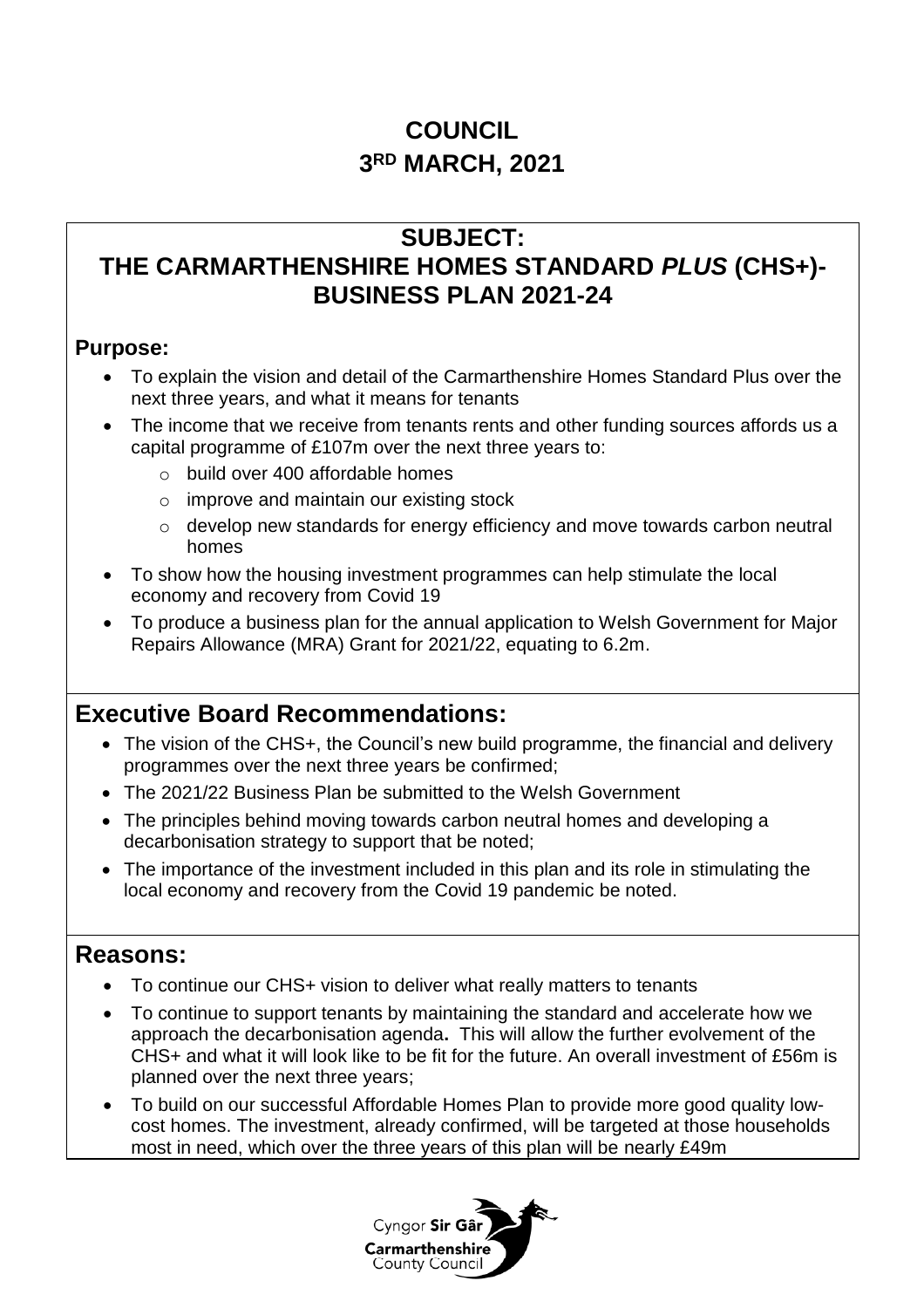| To link our housing investment programme with wider regeneration initiatives with a<br>$\bullet$<br>real focus on developments in the Tyisha ward, Pentre Awel, Town Centres and key<br>rural towns |                                                                                                                                        |                                           |  |  |
|-----------------------------------------------------------------------------------------------------------------------------------------------------------------------------------------------------|----------------------------------------------------------------------------------------------------------------------------------------|-------------------------------------------|--|--|
| To make members' aware that the delivery of the Plan is dependent on an average rent<br>$\bullet$<br>increase of 1.5% for 2021/22; and                                                              |                                                                                                                                        |                                           |  |  |
| homes.                                                                                                                                                                                              | To access MRA grant from WG (£6.2m) for 2021/22 to help maintain our existing                                                          |                                           |  |  |
| Relevant scrutiny committee to be consulted : YES - Community & Regeneration Scrutiny -<br>2 <sup>nd</sup> February, 2021                                                                           |                                                                                                                                        |                                           |  |  |
| <b>EXECUTIVE BOARD/COUNCIL/COMMITTEE:</b><br><b>Scrutiny Committee recommendations/Comments:</b>                                                                                                    | Resolved to recommend to the Executive Board that the Carmarthenshire Homes<br>Standard Plus (CHS+) Business Plan 2021-24 be endorsed. |                                           |  |  |
| $YES - 22nd February, 2021$<br><b>Exec Board Decision Required</b>                                                                                                                                  |                                                                                                                                        |                                           |  |  |
| $YES - 3rd March, 2021$<br><b>Council Decision Required</b>                                                                                                                                         |                                                                                                                                        |                                           |  |  |
| EXECUTIVE BOARD MEMBER PORTFOLIO HOLDER:-<br>Cllr. Linda Evans (Housing Portfolio Holder)<br>Cllr Hazel Evans (Environment Portfolio Holder)<br>Cllr David Jenkins (Resources Portfolio Holder)     |                                                                                                                                        |                                           |  |  |
| <b>Directorate: Communities</b>                                                                                                                                                                     |                                                                                                                                        |                                           |  |  |
| <b>Name of Head of Service:</b>                                                                                                                                                                     | <b>Designations:</b>                                                                                                                   | <b>Tel Nos/E Mail</b>                     |  |  |
| Jonathan Morgan                                                                                                                                                                                     | <b>Head of Homes and Safer</b>                                                                                                         | <b>Addresses:</b>                         |  |  |
| <b>Report Author:</b>                                                                                                                                                                               | JMorgan@carmarthenshire.<br>Communities<br>01267 227285<br>gov.uk                                                                      |                                           |  |  |
| <b>Gareth Williams</b>                                                                                                                                                                              | <b>Housing Investment Lead</b>                                                                                                         | GaJWilliams@carmarthens<br>hire.gov.uk    |  |  |
| <b>Rachel M Davies</b>                                                                                                                                                                              | <b>Strategic Housing Delivery</b><br>Manager                                                                                           | (01554) 899245<br>Ramdavies@carmarthenshi |  |  |

Cyngor Sir Gâr **Carmarthenshire**<br>County Council

[re.gov.uk](mailto:Ramdavies@carmarthenshire.gov.uk) (01554) 899202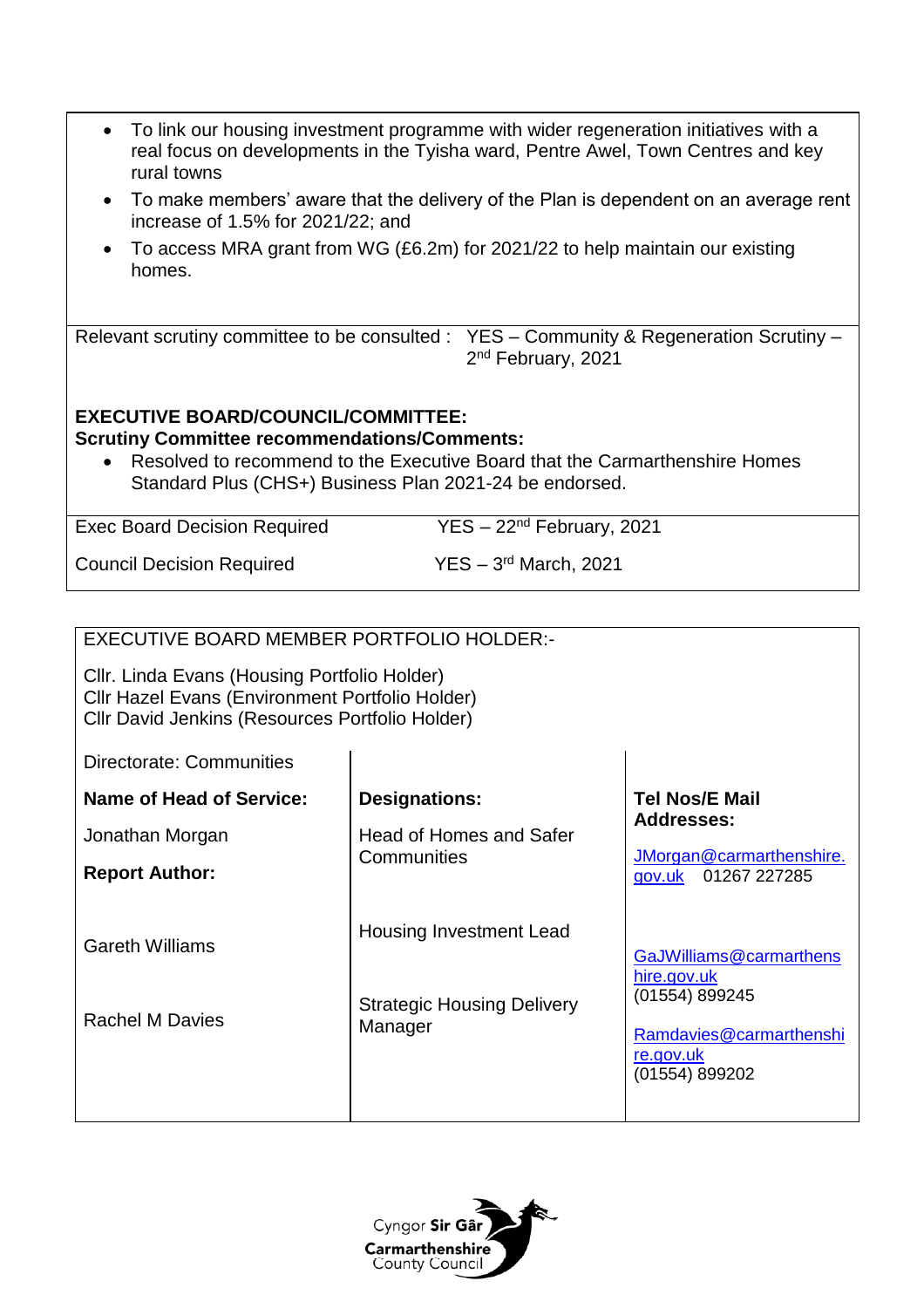# **EXECUTIVE SUMMARY COUNCIL 3 RD MARCH, 2021**

# **SUBJECT: THE CARMARTHENSHIRE HOMES STANDARD** *PLUS* **(CHS+)- BUSINESS PLAN 2021-24**

### **1. Purpose**

- 1.1. At the start of each we develop a business plan which explains our vision and the three-year housing investment programmes to maintain the Carmarthenshire Homes Standard Plus (CHS +) and deliver more affordable homes.
- 1.2. It is important that the plan is clear and that all readers, including our tenants, understand its contents. Meeting our tenant's expectations is a key priority within the plan.
- 1.3. The income that we receive from tenants rents and other funding sources affords us an investment programme of over £260m (Capital - £107m and Revenue - £155m) to run our services, build more affordable homes, improve and maintain our existing stock as well as develop new standards for energy efficiency over the next three years.
- 1.4. The plan also reflects on previous years achievements and through careful consideration confirms the financial profile, based on current assumptions, for the delivery of the CHS+ and delivery of more affordable homes, over the next three years.
- 1.5. To help maintain the investment programme, each year we apply for WG Major Repair Allowance (MRA) grant. We access this funding by having a detailed business plan and compliance policy. The MRA application for 2021/22 will equate to £6.2m.

### **2. Context**

- 2.1. The Business Plan sets out our priorities, plans and activities for 2021- 2024 for new and existing homes.
- 2.2. In comparison with previous years this year's business plan is different as we try to understand the effects of Covid 19 on our investment programme and how this plan will help with the Councils economic recovery from the pandemic.

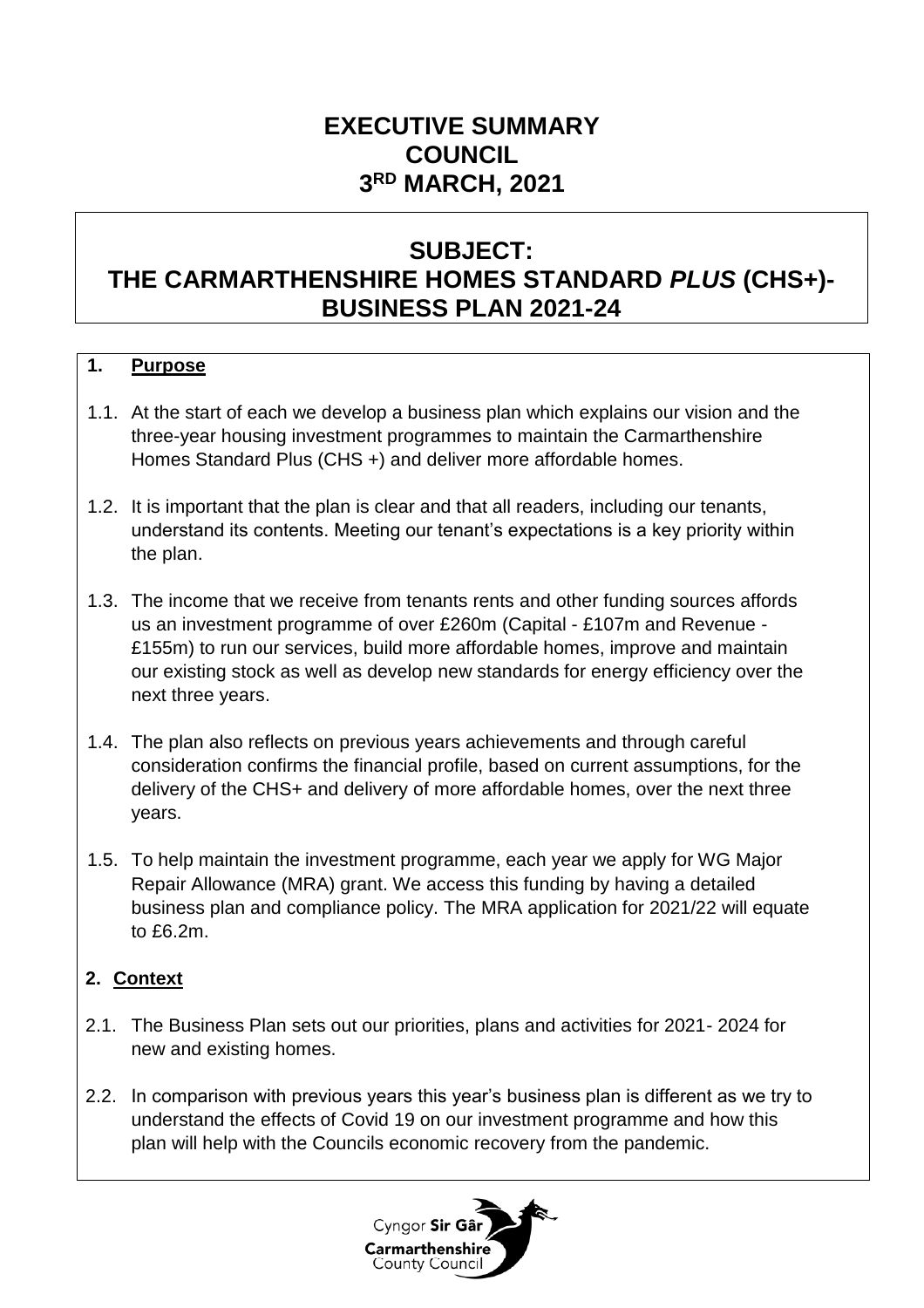- 2.3. The plan also seeks to acknowledge the effects that the pandemic has had on our tenants. It shows how we have developed new ways of communicating with tenants, that has ensured that we have continued engage with them and support some most vulnerable household's in our communities.
- 2.4. A comprehensive investment programme has been developed within the plan to ensure that we carryout the work that we unable to complete in 2020 and accelerate other work programmes such as the new build programme and decarbonisation strategy.
- 2.5. Through careful consideration and planning the plan looks to continually improve the standards within our existing stock, build more homes using innovative technology and ensure that current and future tenants have decent, affordable homes to live in.
- 2.6. As of 31<sup>st</sup> March 2021, the Council was fully WHQS Compliant having met the standard during 2015 utilising a whole house delivery approach. Some of our housing stock does not meet the CHS+ standards and the main reason was due to resident's choice (95%). A small number of properties (5%) were not improved because of physical constraints or the cost of reedy.
- 2.7. The Council has over 9000 homes and our approach goes beyond general repair and maintenance, it is based on looking at the whole life of the homes. Adopting this approach means that we can guarantee that what we do today, will be fit for purpose and sustainable for years to come.
- 2.8. Over the next three years we plan to deliver a comprehensive work programme that will see an investment of £56m in our existing homes and £49m in building new Council homes.
- 2.9. To maintain this level of investment we have considered a rent increase within the plan. Care has been taken to ensure that this is fair and proportional to the current circumstances and that our tenants do not suffer financial hardship as a result of this decision.
- 2.10. The rental increase included in this plan for 2021/22 has been limited to 1.5%
- 2.11. The plan has been divided into **four** key themes that will drive our business for the next three years. They are as follows:

**Theme 1**- **Supporting Tenants & Residents** The commitment and support of our tenants' and Members' continues to be important to us to ensure that we maintain and improve on the CHS+ in the future. Our tenants are generally pleased with the services they receive with 82% satisfaction overall. We do however understand that there is

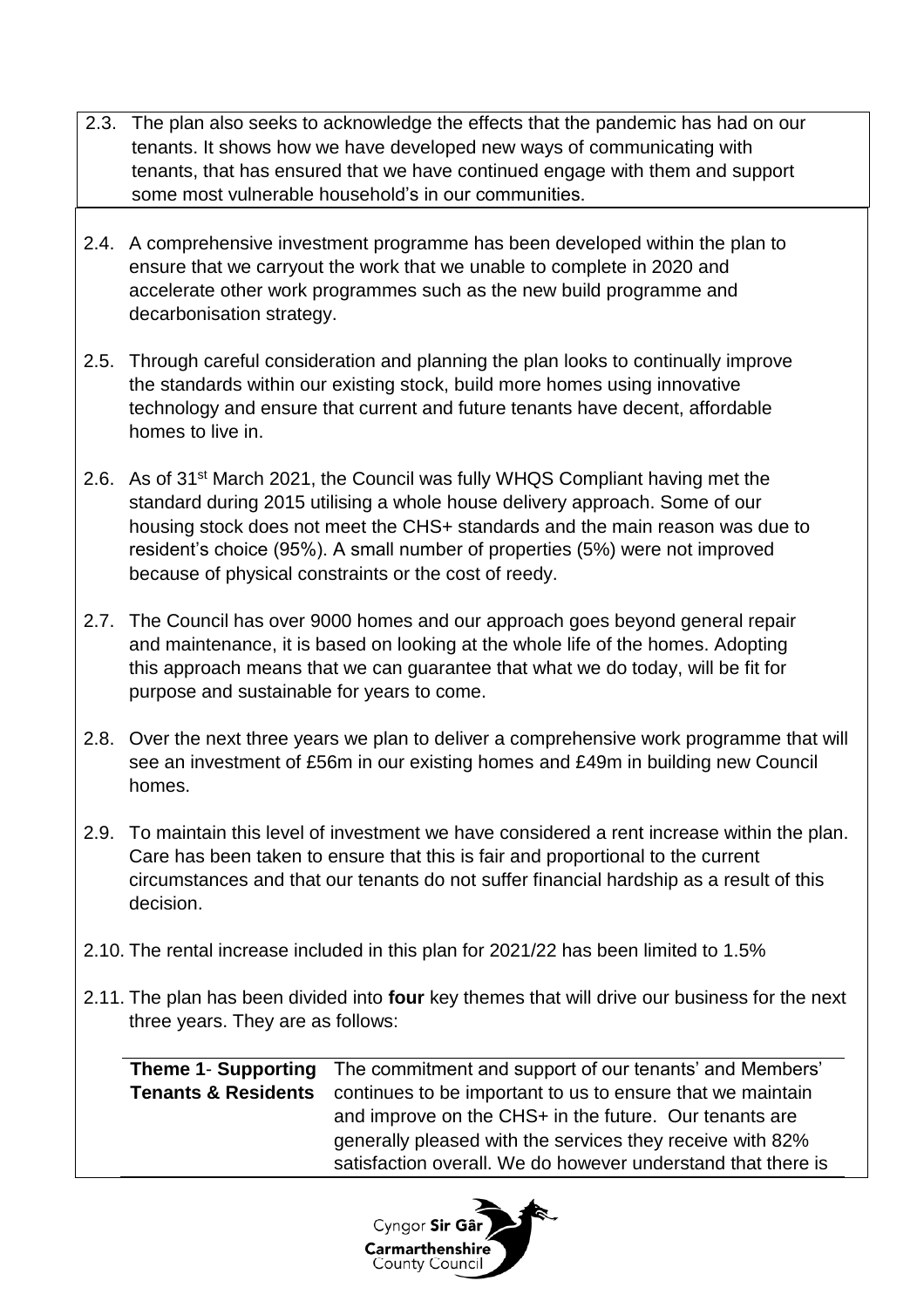|                                                                   | more that we can do to engage with our tenants. We will<br>explore new innovative ways to engage with our tenants and<br>give each and everyone an opportunity to have their say                                                                                                                                                                                                                                                                                                                                                                                                                                                                |
|-------------------------------------------------------------------|-------------------------------------------------------------------------------------------------------------------------------------------------------------------------------------------------------------------------------------------------------------------------------------------------------------------------------------------------------------------------------------------------------------------------------------------------------------------------------------------------------------------------------------------------------------------------------------------------------------------------------------------------|
|                                                                   |                                                                                                                                                                                                                                                                                                                                                                                                                                                                                                                                                                                                                                                 |
| <b>Theme 2- Investing</b><br>in Homes & the<br><b>Environment</b> | This year WG will develop a new WHQS that will build on<br>what has already been achieved through the CHS+. It will<br>feature an increased standard for energy efficiency<br>performance in our homes. To address this we will develop a<br>new decarbonisation strategy which will introduce new<br>technology and improve the fabric performance of out<br>homes. These measures will conserve heat and reduce fuel<br>bill for tenants.                                                                                                                                                                                                     |
|                                                                   | Tenants tell us that getting repairs done on time and<br>maintaining homes to a good standard is important to them.<br>Maintaining the standard is a statutory duty, and the Council<br>has made a commitment to achieve and maintain the CHS.<br>We will also make sure that our homes are safe by reviewing<br>risk reduction measures, particularly around fire safety and<br>radon. In addition, we will try to anticipate other opportunities<br>whereby we can help improve the services we offer or<br>contribute to the wider Council objectives around<br>regeneration including Tyisha, Pentre Awel, town centres<br>and rural areas. |

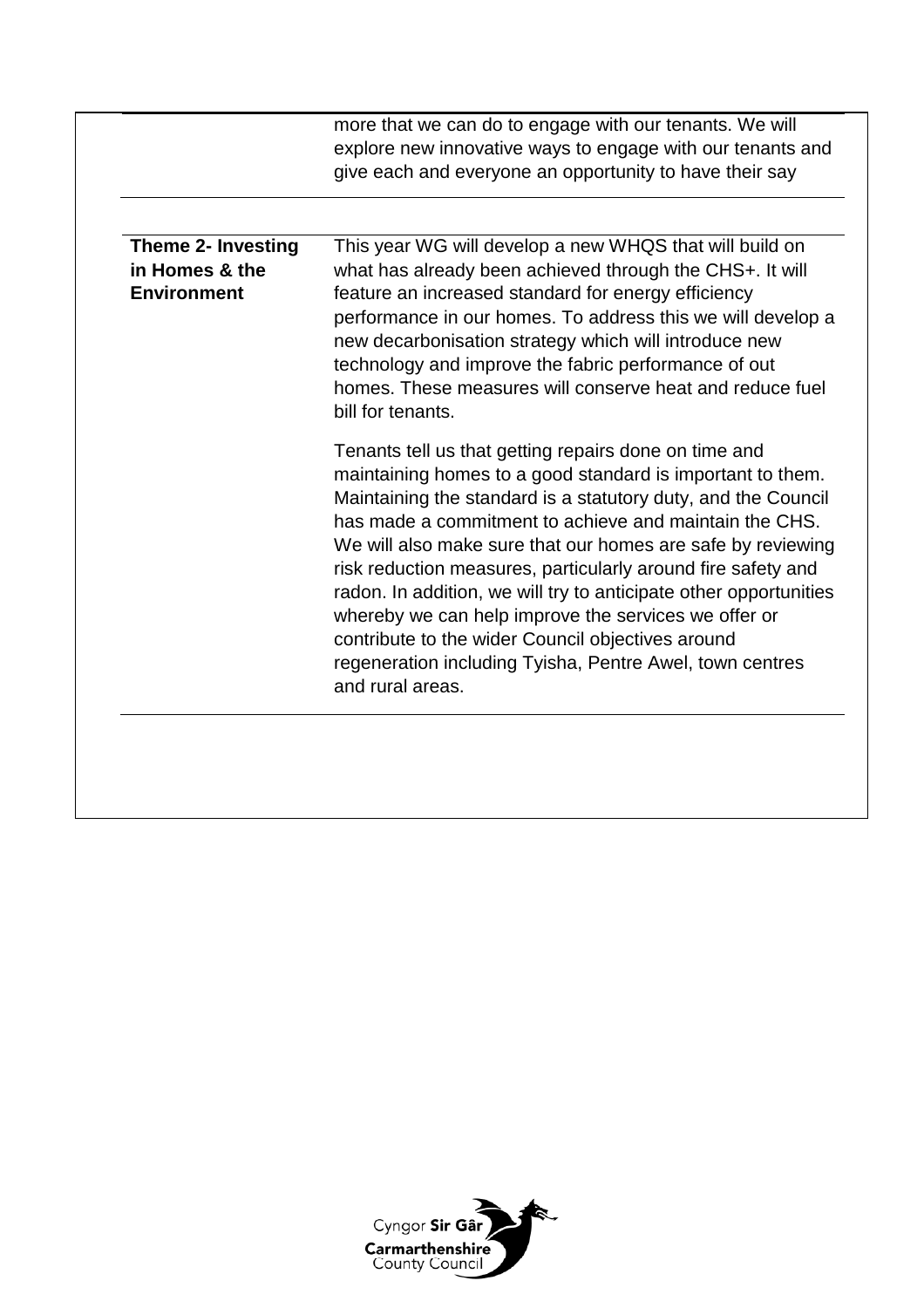| <b>Theme 3- Providing</b><br><b>More Homes</b>                                            | Providing more affordable homes has been a key a strategic<br>priority for the Council for a number of years. Our affordable<br>housing plans will also play a key part in economic recovery<br>following the Covid19 pandemic.                                                                                                                                                                                                                                                                                                                                                                                                                                                                                                                                                                                            |  |  |
|-------------------------------------------------------------------------------------------|----------------------------------------------------------------------------------------------------------------------------------------------------------------------------------------------------------------------------------------------------------------------------------------------------------------------------------------------------------------------------------------------------------------------------------------------------------------------------------------------------------------------------------------------------------------------------------------------------------------------------------------------------------------------------------------------------------------------------------------------------------------------------------------------------------------------------|--|--|
|                                                                                           | During 2020, we exceeded our target of delivering 1000<br>affordable homes a year ahead of schedule. Plans are also<br>already underway to invest of £60m and develop over 500<br>new Council homes over the next 4 years. This investment is<br>currently made up of HRA capital funding and external grant<br>funding which is likely to increase as more funding becomes<br>available from WG.                                                                                                                                                                                                                                                                                                                                                                                                                          |  |  |
|                                                                                           | Due to the huge success of the Affordable Homes Delivery<br>Plan and the Council New Build Programme we plan to<br>develop a new 10 Year Affordable Housing and<br>Regeneration Master Plan by Autumn 2021.                                                                                                                                                                                                                                                                                                                                                                                                                                                                                                                                                                                                                |  |  |
|                                                                                           | Our approach and delivery will be based on expanding the<br>innovative affordable housing solutions already developed. It<br>will also include maximising all funding opportunities to<br>support wider regeneration initiatives, including rural areas,<br>town centres and being part of and contributing to the<br>Swansea Bay City Region Deal- Homes as Power Stations<br>programme.                                                                                                                                                                                                                                                                                                                                                                                                                                  |  |  |
| Theme 4-<br><b>Foundational</b><br>Economy,<br><b>Community Benefits</b><br>& Procurement | As an Authority we fully understand the importance of this<br>Plan and its role across the wider capital investment<br>programme to stimulate, support and develop the<br>foundational economy. As part of our COVID-19 economic<br>recovery plans, we will be looking to further develop the<br>Council's approach to procurement in order to ensure we<br>maximise our contribution to local economic prosperity and<br>enhance our focus on social value and community wealth.<br>Our aim is that the different local foundational economy<br>sectors benefit and thrive. We look forward to combining this<br>investment programme with the findings and<br>recommendation of the Centre for Local Economies and<br>Strategies (CLES) when it is available.<br>As we move forward with our recovery plans the CHS+ and |  |  |
|                                                                                           | Council new build programmes will provide sustained<br>periods of trade. They will benefit local contractors and<br>builders, creating more jobs, training opportunities and other<br>community benefits. The decarbonisation of our homes will                                                                                                                                                                                                                                                                                                                                                                                                                                                                                                                                                                            |  |  |

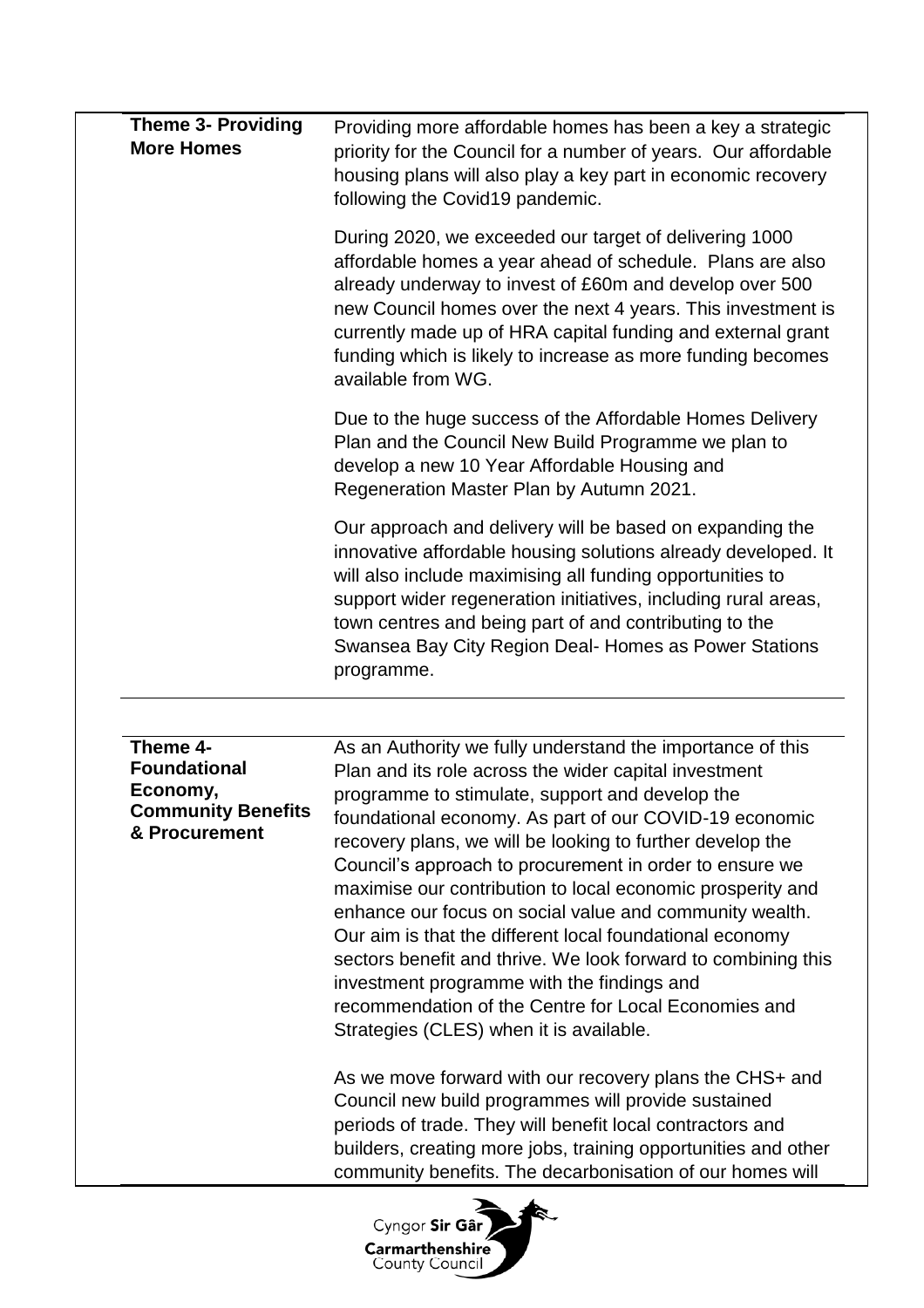also become a fundamental part of our future CHS+ programmes. Rolling this out across our entire housing stock will result in increased job opportunities and further training opportunities as we explore new ways of providing low carbon, energy efficient homes for our tenants.

Procuring services whether through the framework or competitive tender must be equitable for us as the Council, the contractors and for our tenants. Ensuring that we have value for money is our upmost priority, but if we have the chance to support local suppliers through our investment programme, we will do that.

- 2.12 Annually the Council reviews the Housing Revenue Account (HRA) Business Plan which sets out the investment needed to maintain the CHS+ investment programmes. The Council has a robust 30-year business plan in place and since April 2015 has become self-financing having exited the Housing Revenue Account Subsidy System (HRAS).
- 2.13 We will also pursue, where possible, other funding streams and grants to maximise our income that will support and complement the work programmes and/ or services outlined in the Business Plan.
- 2.14 Also included in the plan is how we measure and verify compliance. We believe that we report compliance accurately in achieving and maintaining the CHS+, and we will continue to do so.

## **3. Conclusion**

- 3.1. In concluding, we believe the Business Plan sets out a clear intent to improve our housing stock, look to the future with the decarbonisation strategy that will help our environment and lower tenants fuel bills as well as building more affordable homes to meet an ever increasing need for social housing.
- 3.2. Whilst these are exciting times, we know that this is also a time of uncertainty and anguish for our tenants. As a result, we have been able to keep the rent increase for 2021/22 at its lowest possible, with an average increase of 1.5%.
- 3.3. In light of the Pandemic, the Council, more so now than ever, is committed to stimulating our foundational economy through our housing investment programmes and we trust that this will help our communities to recover and build resilience for the future

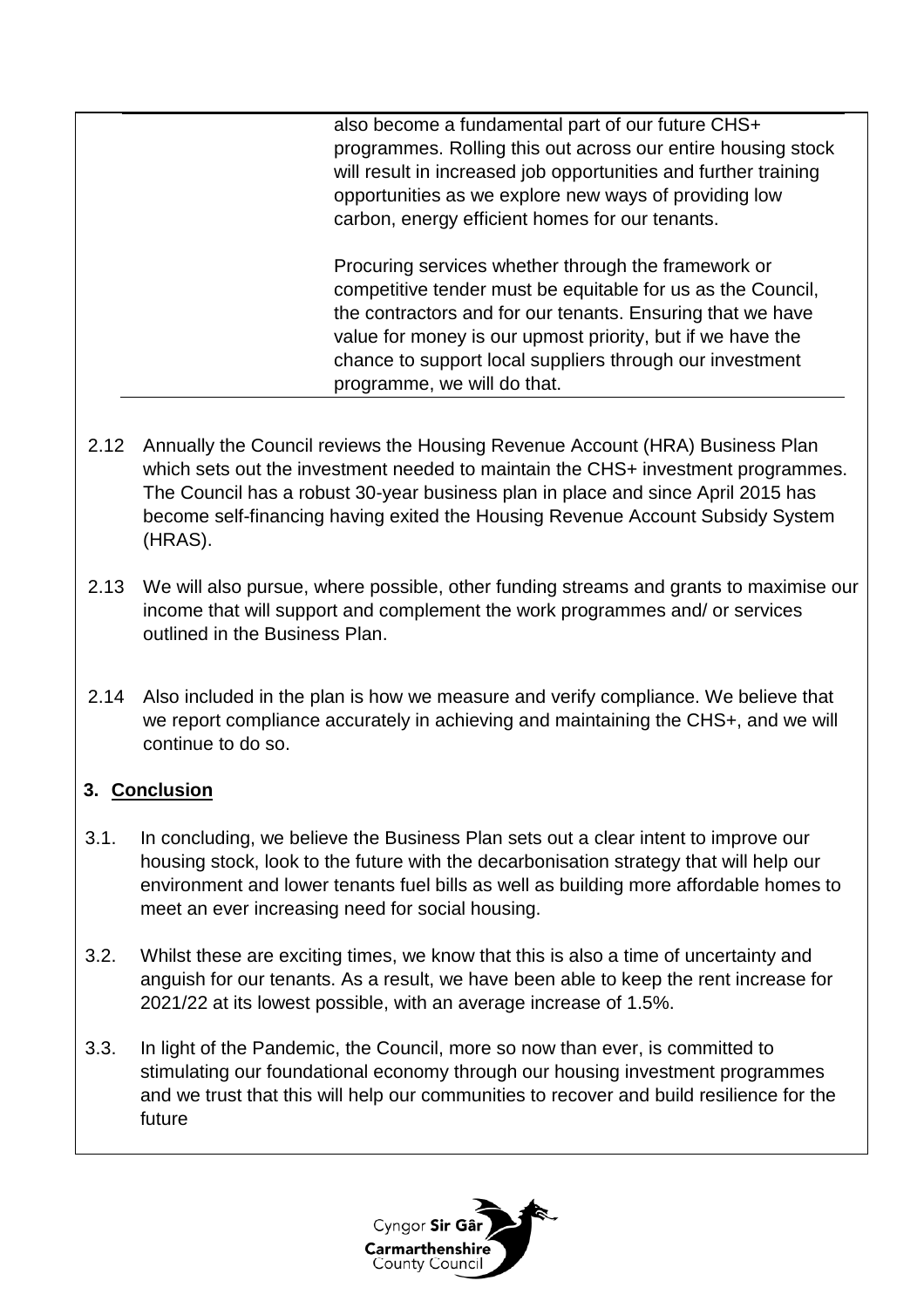- 3.4. Finally, we set out what the key assumptions are to make sure the Business Plan remains viable, what we will spend the money on and how it is funded.
- 3.5. Over the next year we must ensure clarity from Welsh Government on their future financial priorities in terms of maintaining existing standards, introducing new standards to support the decarbonisation agenda and building much needed affordable homes for those in need.

### **4. Recommendations**

- 4.1. To confirm the vision of the CHS+, the Councils new build programme, the financial and delivery programme over the next three years
- 4.2. To agree that the 2021/22 Business Plan can be submitted to Welsh Government
- 4.3. To note the principles behind moving towards carbon neutral homes and developing a decarbonisation strategy to support this
- 4.4. To note the importance of the investment included in this plan and its role in stimulating the local economy and recovery from the Covid 19 pandemic.

| DETAILED REPORT ATTACHED ? | YES - Carmarthenshire Homes Standard PLUS (CHS+) |
|----------------------------|--------------------------------------------------|
|                            | <b>Business Plan 2021/2024</b>                   |
|                            |                                                  |

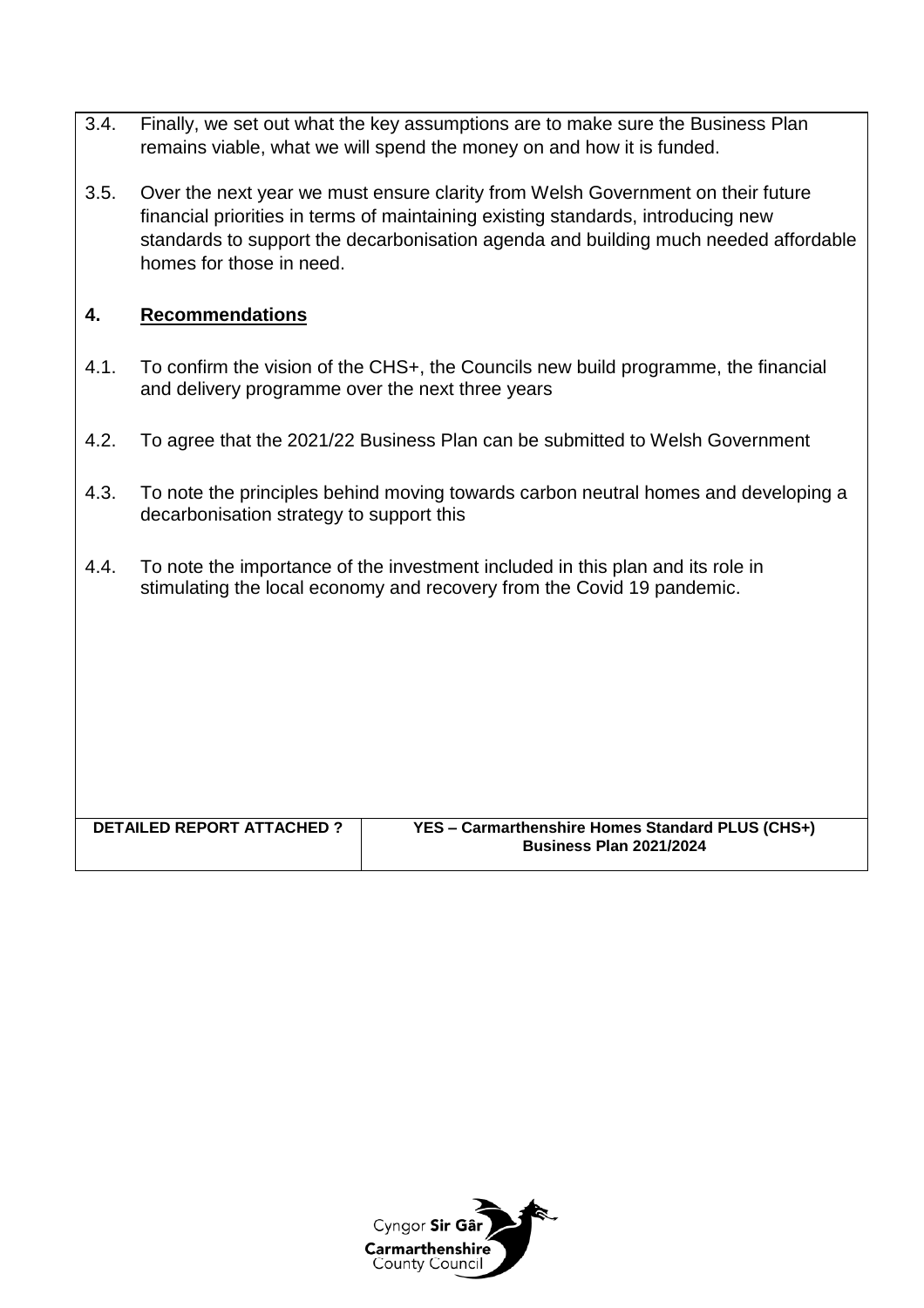# **IMPLICATIONS**

**I confirm that other than those implications which have been agreed with the appropriate Directors / Heads of Service and are referred to in detail below, there are no other implications associated with this report :**

#### **Signed: Jonathan Morgan Head of Homes and Safer Communities**

| Policy, Crime<br>& Disorder<br>and<br><b>Equalities</b> | Legal      | Finance    | <b>ICT</b>  | <b>Risk</b><br>Management<br><b>Issues</b> | Staffing<br>Implications | Physical<br>Assets |
|---------------------------------------------------------|------------|------------|-------------|--------------------------------------------|--------------------------|--------------------|
| <b>YES</b>                                              | <b>YES</b> | <b>YES</b> | <b>NONE</b> | <b>YES</b>                                 | <b>NONE</b>              | <b>YES</b>         |

### **1. Policy, Crime & Disorder and Equalities**

The CHS+ will act as the framework for policy development across Homes and Safer Communities and will contribute to wider agendas and programmes.

### **2. Legal**

The Housing (Wales) Act 2014 sets out our statutory duty to maintain the Welsh Housing Quality Standard (our version is the Carmarthenshire Homes Standard *PLUS*) in our existing stock.

#### **3.Finance**

Delivering the CHS+ will continue to present significant financial challenges and risks to the County Council.

A capital investment of £231m has been undertaken to deliver the CHS+ by 2015. This included £117million of unsupported borrowing. Since achieving the CHS, a further £64M will have been spent on maintaining the standard and £45M on providing additional affordable homes in the HRA by the end of 2020/21.

Through careful management, the financial model remains viable to not only maintain the CHS+ and evolve the current standard but also deliver more affordable homes. A summary of costs over the next three years is included in the plan.

A general rent increase of 1.5% for 2021/22 is also assumed in the plan.

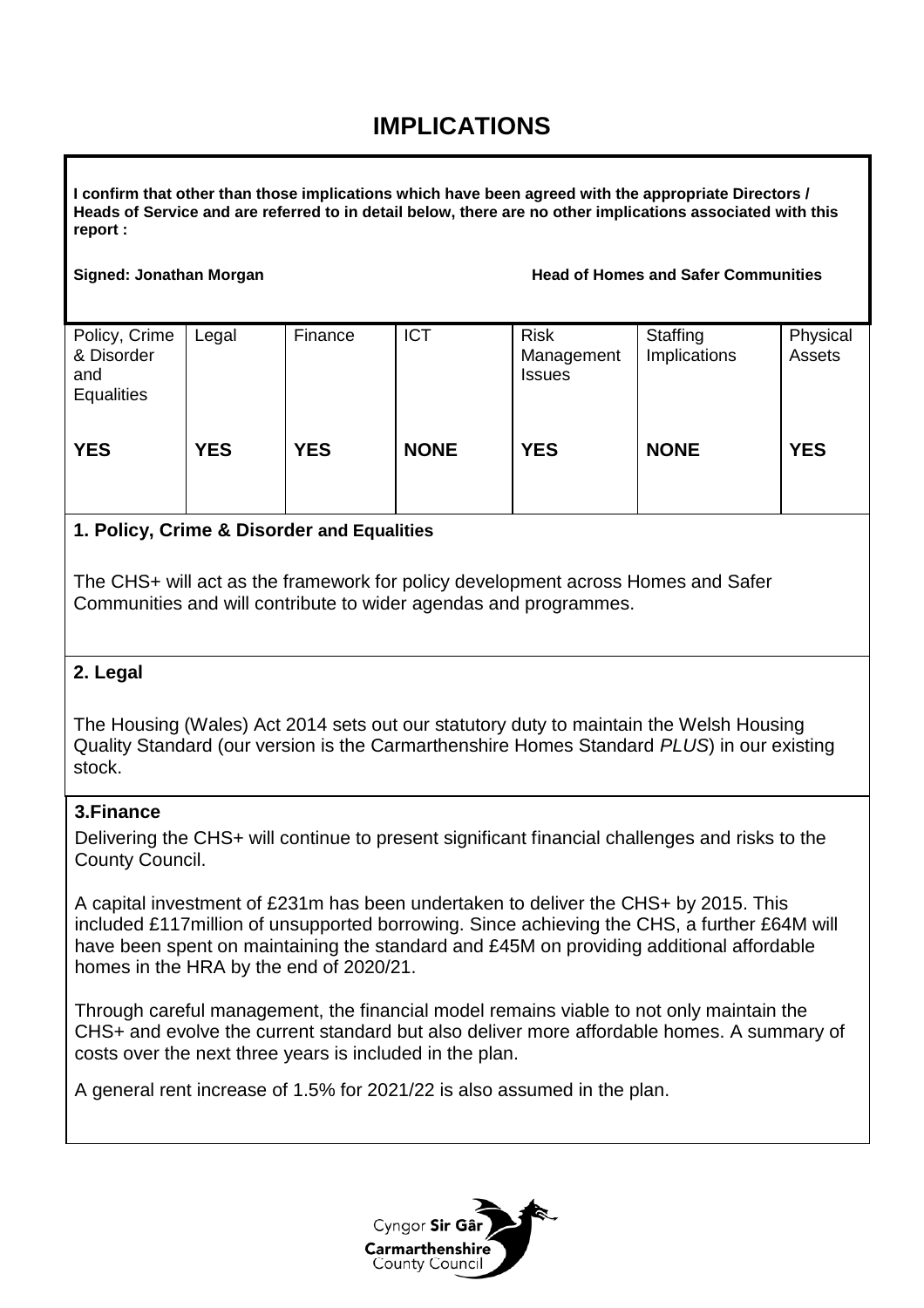#### **4. Risk Management**

The CHS+ programme is identified as moderate risk in the Council's Risk Management Plan. A risk management plan has been developed to mitigate and review all risks associated with the programme.

Failure to deliver a viable Business Plan to Welsh Government by the end of March 2021 will mean the MRA of £6.2m for 2021/22 being withdrawn.

#### **5. Physical Assets**

The CHS+ will involve the management, maintenance and improvement of the Council's housing stock. This will be carried out within the context of our asset management principles which are defined within the plan. Any decision to acquire, convert or dispose of homes, land and/or garage areas will be considered in line with these principles.

This plan will also result in an increase in the number of homes in the Councils housing stock through the Council new build and purchasing private sector homes programmes.

# **CONSULTATIONS**

**I confirm that the appropriate consultations have taken in place and the outcomes are as detailed below**

**Signed: Jonathan Morgan Head of Homes and Safer Communities** 

### **1. Scrutiny Committee** –

Community & Regeneration Scrutiny Committed was consulted on 2<sup>nd</sup> February, 2021.

**2.Local Member(s) - N/A**

**3.Community / Town Council - N/A**

#### **4.Relevant Partners**

Engagement with stakeholders and partners has taken place in order to develop this Plan through digital interaction.

#### **5.Staff Side Representatives and other Organisations**

Engagement with tenants, has taken place in order to develop this Plan, however this has been limited because of the pandemic and stakeholder events, 1-2-1 interviews, visits and events in communities, and various meetings have not been included.